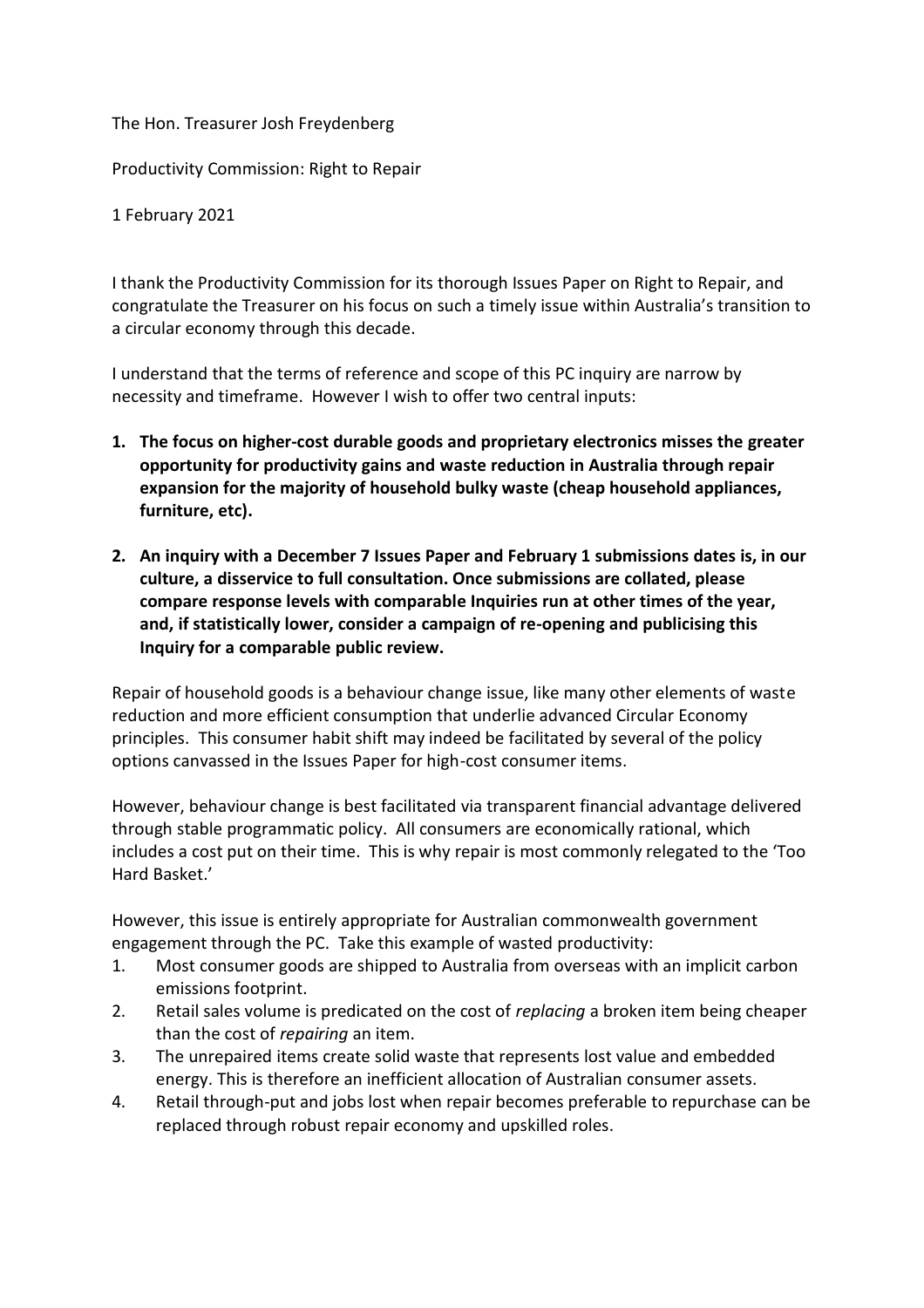Example: It's summer and my fan, purchased for \$30, has broken. A vicious cycle gets created when shops try to offer *new* fans cheaply, so that I am disincentivised to repair mine. I am not even sure where I would start to try to repair it, and my time is precious. Shops can only afford to provide new fans at competitive prices if they are cheaply made with poor components and overseas labour. The cost of shipping the fan to Australia needs to be further off-set by further cost-cutting on component quality. These poor-quality materials result in the new fan breaking in the next couple years and the cycle repeats. I try to unscrew the back in hopes of re-soldering a loose wire but the soft head of the cheap screw gets stripped when I try to loosen it or the proprietary hex-head just means I'd have to head to Bunnings. Too hard.

How this example relates to the specific Information Requests:

- 1. Right to Repair in the Australian context should be defined as a consumer getting an economic incentive to shift behaviour towards repairing an item, away from wastefully disposing and purchasing new. Current landfill costs discourage most circular economy innovation across the board, not just in the repair space: the PC can see this through simple cost/benefit analysis.
- 2. The Commission should focus on consumer items that one sees in a typical local Council clean-up – cheaper broken appliances (i.e. fan example), white goods, furniture, etc. This is the bulk of lost productivity through waste and inefficient allocation of Australian consumer spending.
- 3. The Repair Market currently cannot compete with the Primary Market.
	- a. The Repair Market is granular and localised repairs are needed for items in dispersed homes, whereas the retail industry, with its greater organisation, influence, and concentration will always lure consumers as an easier option.
	- b. The Right to Repair Inquiry, through this broader lens, ultimately represents a disruption to retail industry in Australia. It must consider policy avenues to change consumer behaviour towards responsibility for repair of an item and away from abdication of this obligation in favour of new purchase.
	- c. Repair in broader consumer categories is not a viable business strategy, which is why repair services are better defined in higher-cost items. To address greater impact in tonnes and dollars of wasted consumer items, this broader area of repair service needs to become economically viable.
- 4. The cottage industry of Repair in Australia is nascent and indeed deserves this policy support. The ultimate goal is to smooth the transition of work force away from menial retail jobs and towards more skilled product-repair and stewardship jobs.
	- a. Most OEMs for products owned by Australians are overseas think an Asian manufacturer of the fan example, not Apple. Producer responsibility is opaque in cheaper retail items, however the Australian government would have more impact at the lower product cost level.
	- b. This policy support may be delivered, among other ways, via skills and training expansion in repair expertise, and underwriting of costs to repair to generate attractive employment opportunities.